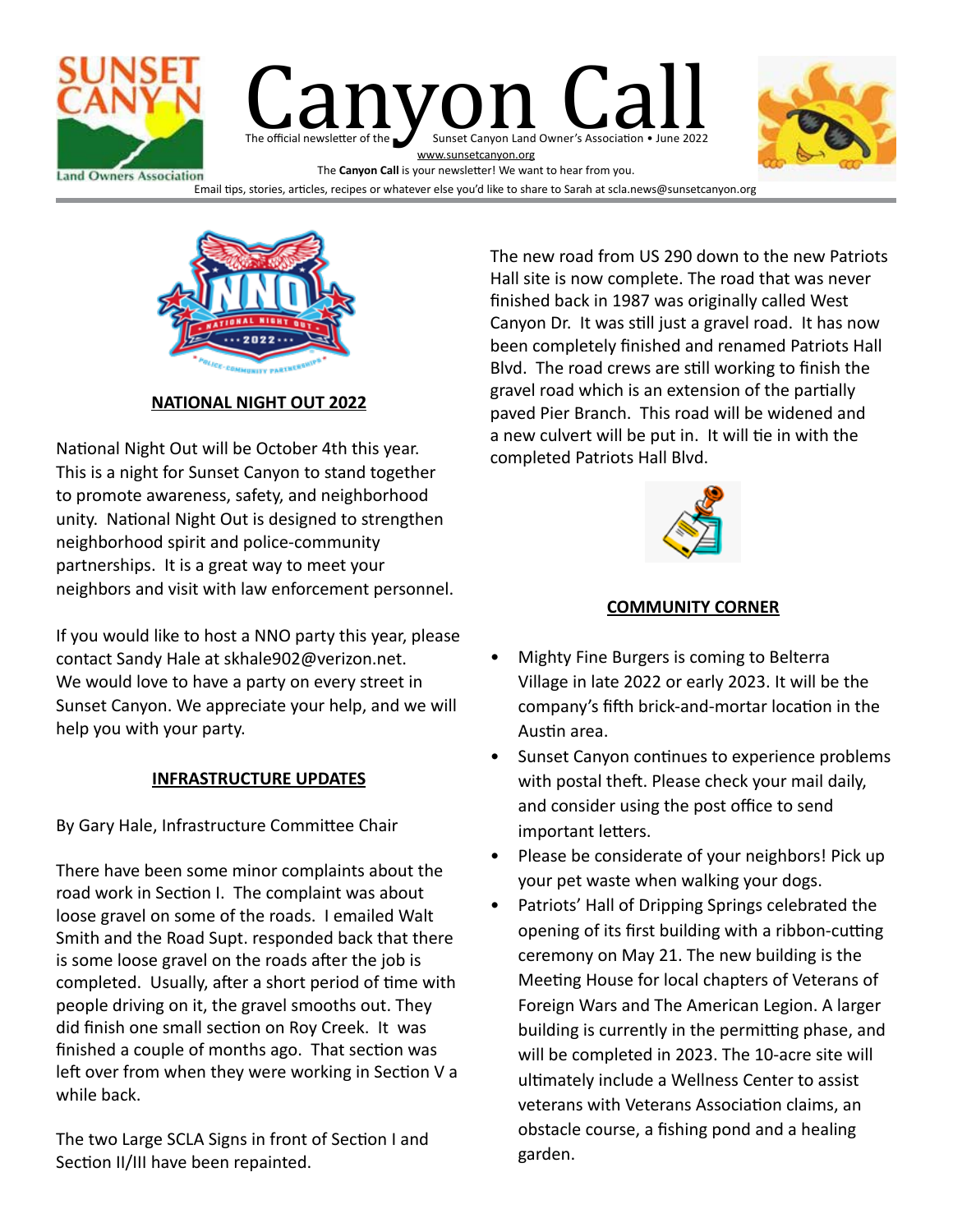#### **CITIZEN PATROL INCIDENT REPORTS**

A report was made about the suspicious activity of a vehicle that turned out to have an arrest warrant associated with it. The identification information was passed on to law enforcement by Sunset Canyon Citizen Patrollers who drive marked vehicles patrolling the neighborhood.

Another incident reported to the Constable involved a car which was parked on the side of Windmill. After several passes the car drove away.

The Citizen Patrol needs your support by either volunteering time to patrol and/or make a \$10 minimum donation (mail to SCLA, PO Box 588, Dripping Springs, TX 78620) to help cover operating expenses.

It's all about neighbor's helping the neighborhood! For more information, email Paul at scla.board.5@sunsetcanyon.org.



#### **TIMING OF TRAFFIC LIGHTS**

This update applies to the traffic lights at Canyonwood and Sunset Canyon at 290. There have been many inquires about the timing of the lights. A representative from TxDot said that the lights along 290 are set to maximize traffic flow and will function differently depending on the time of day. He said the worst case scenario for wait time to turn green is 140 seconds.

If you are the first car in line waiting to enter 290, be sure you pull up to the wide white intersection line (they are very faint now and will be repainted when the street resurfacing is completed) so that the sensing mechanism sees your vehicle. All of the lights along 290 are scheduled to be reprogrammed in the Fall of 2022.

#### **TIME TO TRIM YOUR OAK TREES**

According to the Texas A&M Forest Service, the best time to trim oak trees is during the heat of the summer and the cold of the winter. To learn about Oak Wilt and how to prevent its spread, visit **https:// tfsweb.tamu.edu/OakWiltFAQS/.**

For excerpts from the Texas A&M website, turn to page 4 of this newsletter.

#### **WASTE CONNECTIONS PRICE INCREASE**

As agreed upon per our contract with Waste Connections, there will be a scheduled rate increase of 8.25% effective July 1, 2022. The increase is calculated based on national averages published by the Bureau of Labor Statistics.

Current Waste Connections customers will see an increase of a few dollars on their next bill.

#### **OAK HILL PARKWAY**

For those that travel to Austin regularly, there can be interruptions and delays due to the construction on the Oak Hill Parkway. You can sign up for email updates so that you will always know what to expect. Go to:

https://www.oakhillparkway.com/connect/updates and enter your email address to receive information on travel delays, lane shifts, closures and detours. Choose weekly construction alerts and/or newsletter updates to keep on top of the latest impacts.

#### **FIRE HYDRANTS**

Sunset Canyon fire hydrants are maintained by the West Travis County Public Utility Agency (WTCPUA). Currently, there are 78 fire hydrants located throughout our community, North and South. They are silver in color and are inspected annually for proper function. The fire hydrants are spaced approximately 1,000 feet apart.

In the past, the community placed blue reflectors in the road to mark the location of each hydrant. The board proposes to replace these markers after the repaving has been completed in all sections.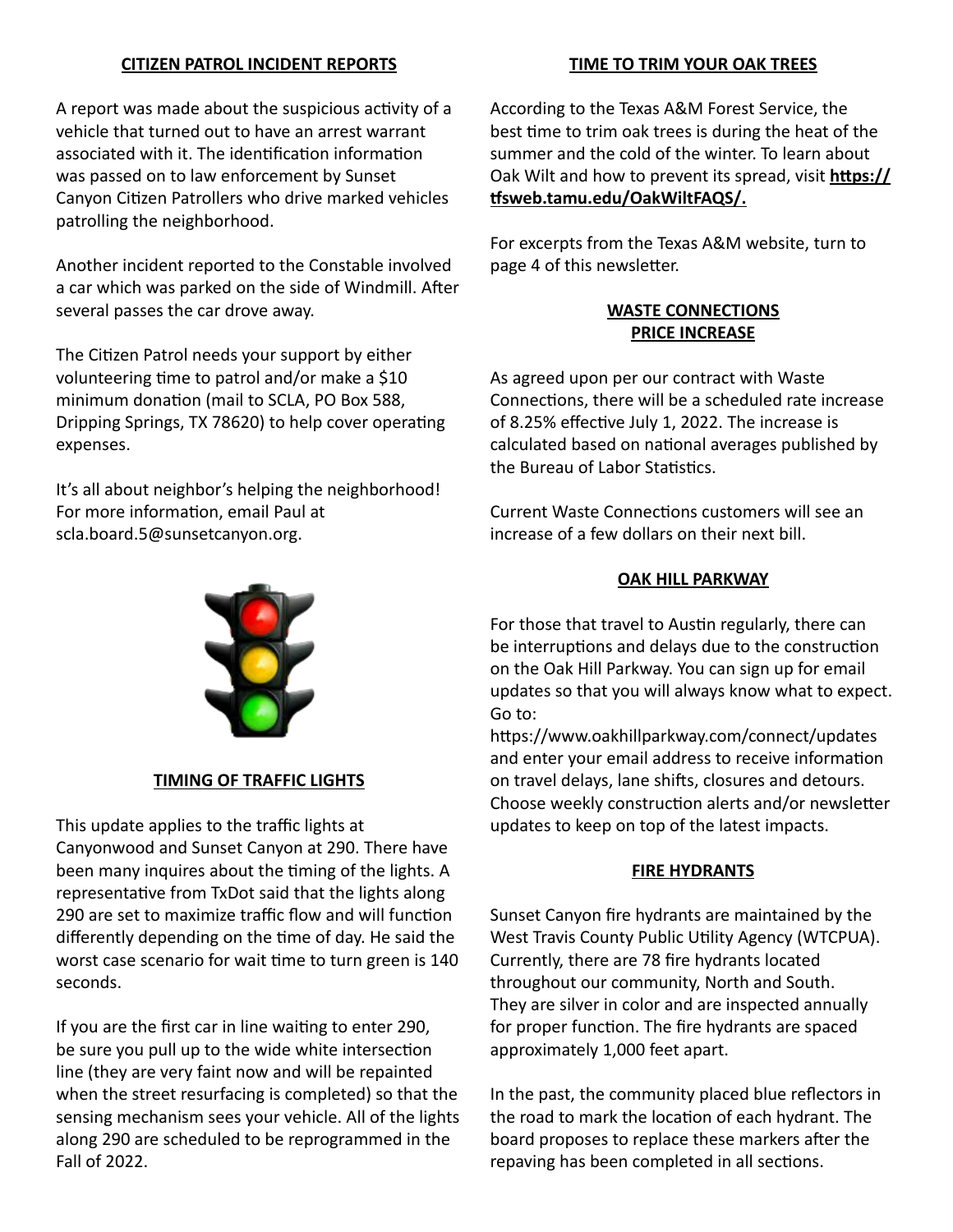#### **WELCOME TO OUR NEW BOARD MEMBERS**

## *Nancy Reinert- At-Large Board Member 1*

Nancy grew up in Dallas, and after college she started her own business in the DFW area, setting up computer networks and accounting software for small and medium sized companies. She moved to Austin in 1995 and worked as a financial planner for several years. In 2001, she began working for the state and retired in 2013. She and her husband, Jake, moved to Sunset Canyon in 2010 and really love it out here. They volunteer with the Sunset Canyon Citizen Patrol and assist Sandy with welcoming new neighbors.

## *Mike Whirlow- At-Large Board Member 3*

Mike grew up in western PA , south of Pittsburgh . He retired from the USAF in 2005 after serving 21 years, having spent a total of eight years living in Germany on two separate assignments. He has worked for IBM as a project manager on federal contracts for 17 years.

Mike moved from Belterra to Sunset Canyon in October 2019. He became a member of the Sunset Canyon Citizen Patrol this year.

He volunteered to serve on the SCLA board to represent the interest of the home owners and contribute where he can.



## **CALENDAR OF EVENTS**

July 11- Monthly Board Mtg 7PM at SCBC August 8- Monthly Board Mtg 7PM at SCBC Sepember 12- Monthly Board Mtg 7PM at SCBC October 10- Monthly Board Mtg 7PM at SCBC October 4- National Night Out- Check our next newsletter for the locations this year (SCBC – Sunset Canyon Baptist Church)

# Association Information **SUNSET CANYON LANDOWNER'S ASSOCIATION**

P.O. Box 588 – Dripping Springs, TX 78620 www.sunsetcanyon.org

#### **Officers:**

**President**………........…..Vacant scla.pres@sunsetcanyon.org **Vice President**..…........Randy Foster (512) 858-4038 scla.vp@sunsetcanyon.org **Secretary**……...............Alan Kleymeyer scla.sec@sunsetcanyon.org **Treasurer**…...…….........Joan Thomas (512) 632-5118 scla.treas@sunsetcanyon.org

#### **Board Members:**

**At-Large**….....................Nancy Reinert (512)925-0466 scla.board.1@sunsetcanyon.org **At-Large**………...............Sarah Wigfield (760) 889-4212 scla.board.2@sunsetcanyon.org **At-Large**.......................Mike Whirlow (512)900-0050 scla.board.3@sunsetcanyon.org **At-Large**…....................Lynn Dawson (512) 858-0961 scla.board.4@sunsetcanyon.org **At-Large** ……................Paul Wiljanen (361) 265-8161 scla.board.5@sunsetcanyon.org

#### **Committee Chairs**:

**Infrastructure**………......Gary Hale (512) 858-5637 scla.infrastructure@sunsetcanyon.org **Website/Newsletter**...Sarah Wigfield (760) 889-4212 scla.news@sunsetcanyon.org **Welcome Committee**...Sandy Hale (512) 858-5637 scla.welcome@sunsetcanyon.org **Plan Review**  scla.plans@sunsetcanyon.org

#### **BOARD MEETINGS**

The Board of Directors meets at 7:00 P.M. in the Fellowship Hall of the Sunset Canyon Baptist Church usually on the **second Monday of each month**. Any changes to the monthly meeting dates will be posted on our website- sunsetcanyon.org. All residents are welcome to attend. If you have any issue to bring before the Board, please let the Secretary know at least three working days prior to the meeting.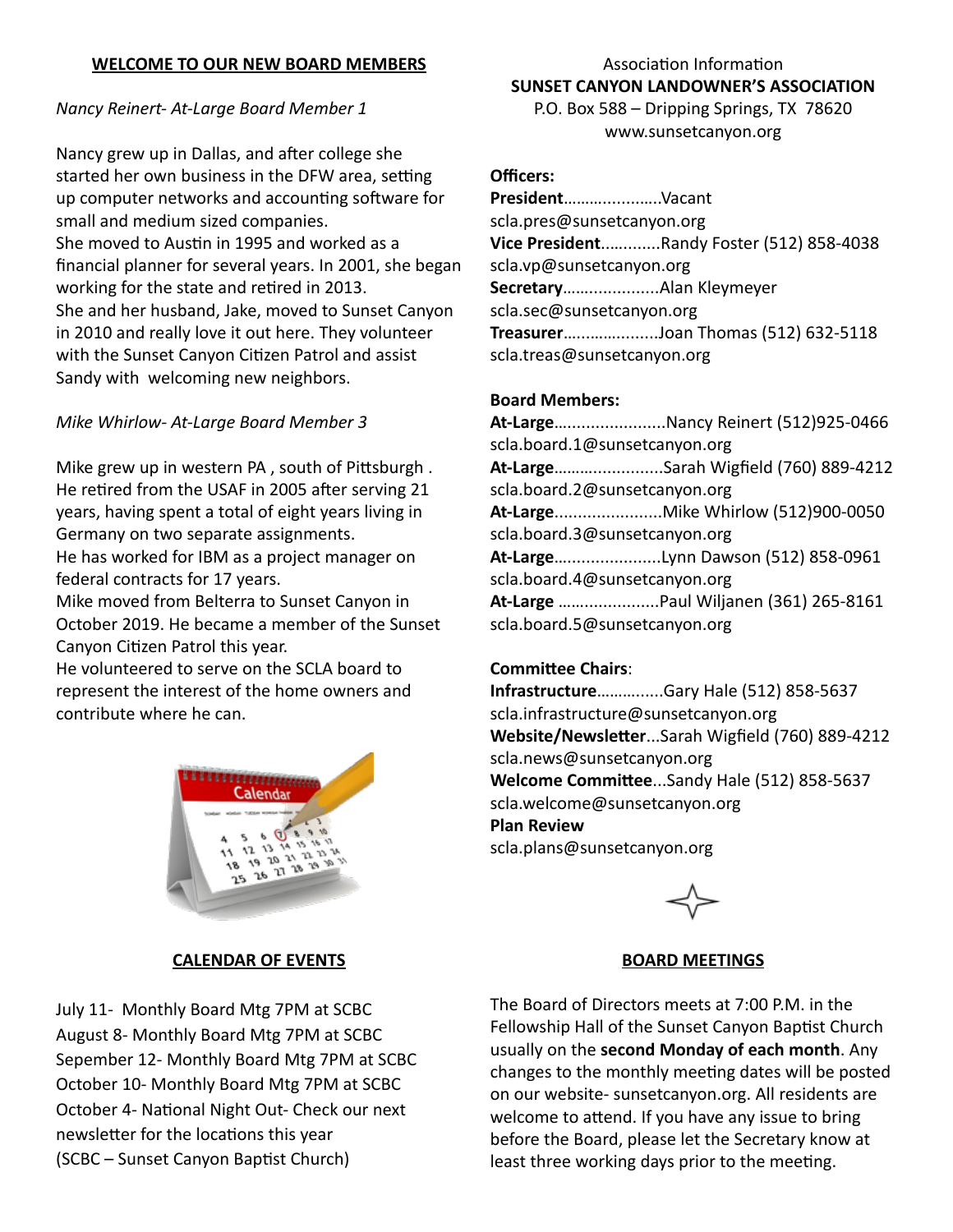#### **OAK WILT: FREQUENTLY ASKED QUESTIONS EXCERPTS FROM TEXAS A&M FOREST SERVICE (https://tfsweb.tamu.edu/OakWiltFAQS/)**

#### *What is Oak Wilt?*

Oak wilt is one of the most destructive tree diseases in the United States. The disease has killed more than 1 million trees in 76 Central Texas counties. Oak wilt is an infectious vascular disease caused by the fungus Bretziella fagacearum. The fungus invades and disables the water conducting system in susceptible trees. All oaks can be infected with oak wilt, but some species of oak are more susceptible than others. Red oaks, particularly Spanish oak (Quercus buckleyi), are very susceptible to the fungus. White oaks, like post oak (Q. stellata) and bur oak (Q. macrocarpa), are resistant to the fungus and rarely die from the disease. Live oaks (Q. virginiana and Q. fusiformis) are intermediate in susceptibility to oak wilt. However, they are seriously impacted by the disease because of their tendency to form root sprouts that result in a vast interconnected root system allowing the disease to easily spread to adjacent trees.

#### *How does Oak Wilt spread?*

Oak wilt spreads to other oak trees in two ways – long distances with the aid of certain beetles or locally through common or grafted roots. Sap-feeding (nitidulid) beetles are believed to be responsible for much of the long distance spread of oak wilt. During the spring, the oak wilt fungus forms special spore-producing structures called fungal mats on red oaks. Nitidulid beetles are small (about 1/8-inch long) and are attracted to oak wilt fungal mats because the mats have a sweet, "fruity" smell. Mats form underneath the bark of diseased red oaks and are not known to occur on live oak trees. The fungal mats apply pressure under the bark causing a tiny crack to form.

These mats can be found on the trunk and major branches of red oaks. When a nitidulid beetle feeds on an oak wilt fungal mat, spores of the oak wilt fungus will cling to the body of the beetle. Nitidulid beetles also feed on tree sap associated with fresh wounds. If a beetle contaminated with oak wilt spores lands on a fresh wound on a healthy oak, then that tree can become infected. Tree wounds can be made by man or nature, but nitidulid beetles are attracted to both.

Once established, the fungus moves from one tree to the next through common or grafted roots.

#### *How can I tell if my trees have Oak Wilt?*

The most reliable characteristic for diagnosing oak wilt in the field is what is called "veinal necrosis" of the live oak leaves. Apparently veinal necrosis only occurs on live oak. Symptoms on other infected oak trees are less distinct. Laboratory culture of the fungus is another way to confirm the presence of oak wilt. Veinal necrosis is characterized by chlorotic (yellow) veins that eventually turn brown. The leaves will fall from the tree and dead leaves with brown veins can be found on the ground under the tree.

Live oak trees infected with oak wilt usually die within two to four months. Adjacent trees begin to drop their leaves and die a few months later as the disease progresses from tree to tree through the interconnected root system.

Infected red oak trees don't exhibit distinct symptoms. Leaves often turn pale green then brown and usually remain attached to the tree for a period of time. This can begin on one branch and quickly engulf the entire tree. Trees generally die within two to four weeks.

#### *When should I prune my oak trees?*

New oak wilt centers are started when a contaminated beetle finds a fresh wound on a healthy oak tree. Insect populations in general increase during mild spring like weather and mild spring like weather is when fungal mats are most likely to form. So the most likely time a contaminated beetle will find your tree is when the weather is mild.

The best time to prune is when a contaminated beetle is least likely to find your tree. The heat of summer and the cold of winter are when the beetle populations are the lowest and fungal mats are least likely to form. Therefore that is the best time to prune to prevent against an oak wilt infection.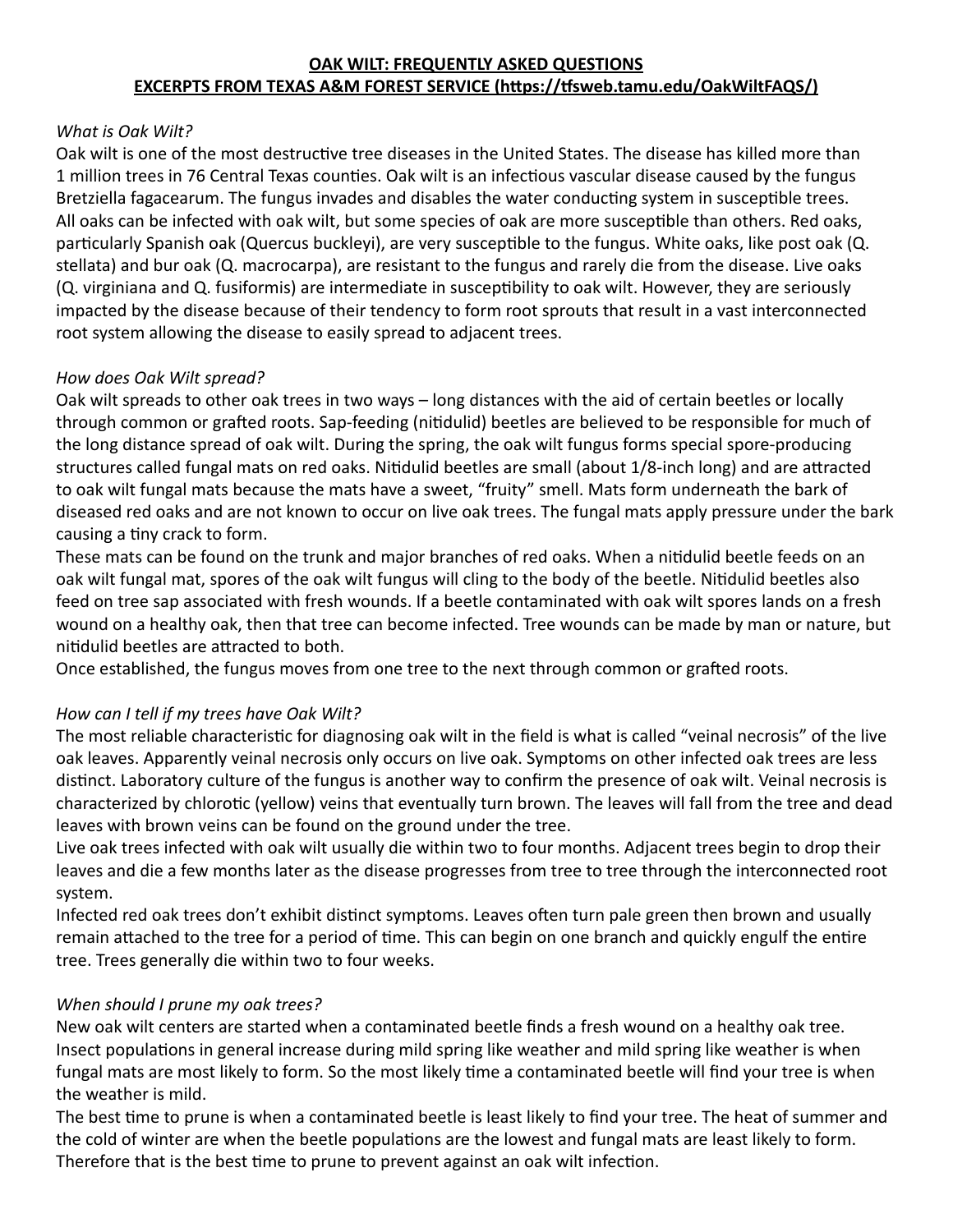#### **IDEAS TO MAKE SUNSET CANYON A BETTER PLACE TO LIVE**

The SCLA board encourages homeowners to submit ideas to enhance the quality of living in Sunset Canyon. Recent examples include reducing Spectrum cable costs, building a community swimming pool, providing a playground for the children, and creating locked centralized mailboxes for postal security.

We reached out to Spectrum to see if we could provide special rates to homeowners like we did with Waste Connections for trash service. Spectrum proposed a bulk service which would require every home to use the service and bill the home owner's association (SCLA) directly. Since the SCLA is not set up to accept that financial responsibility, we could not get a bulk discount to benefit the entire neighborhood. Each homeowner will need to contact Spectrum to see what discounts/reductions they can obtain individually.

While the idea of a community pool, playground, and secure mailboxes is inviting, the board does not own any land to use for such projects, and administering those amenities would require a complete restructuring of the current Land Owner's Association.

The Sunset Canyon Landowner's Association is not a typical home owners association (HOA) like Headwaters or Belterra. We have restrictions that are reasonable and not excessive. All such restrictions were made by the original developer and not by the SCLA and are reflected in the property deed.

The SCLA was started by a small group of landowner's in about 1987 to help organize neighborhood activities. The original dues were \$15 per year. At \$35 today, the dues remain very inexpensive. Of the approximately 836 lots in Sunset Canyon, only 159 are required to pay dues as per their property deed. The remainder is voluntary. So far, in 2022, approximately 300 owners are paid members.

We do appreciate the questions and do continue to look for opportunities to provide services for the neighborhood and encourage you to join the association if you are not already a member. Here's to neighbors helping the neighborhood!



# SUPPORT OUR ADVERTISERS!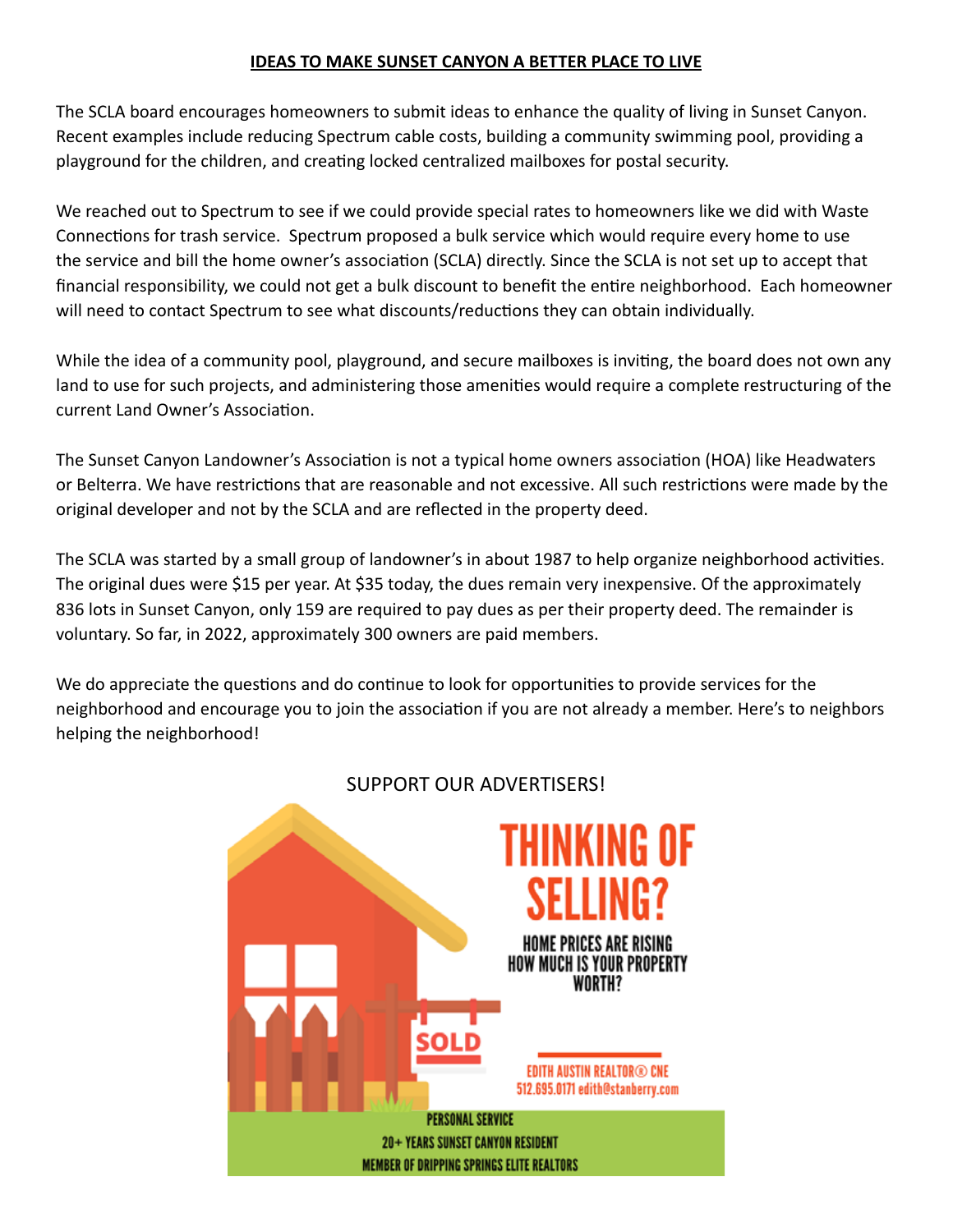

# **Sunset Canyon's preferred residential** trash and recycling service provider.

To set up services give us a call or visit us online

Also offering Roll Off service for...  $\angle$  Commercial  $\frac{1}{N}$ Industrial  $***Construction**$  $*$ Home Renovations





Call 512-282-3508 or email sunsetcanyon@wasteconnections.com

# Want to know what your property could sell for right now?

Hi Neighbors,

Since the Austin area property values have skyrocketed over the past year, would you like to know what your property could sell for right now? Even if you aren't interested in selling, this could be helpful for protesting taxes, refinancing, or even taking out a home equity loan. Call, text, or email me and I will be more than happy to provide a complimentary broker price opinion on your property. My family and I have lived in Dripping Springs for eleven years, have spent the last two in Sunset Canyon, and I would love to not only share my expertise with you but to get to know more of my neighbors as well!



Kelli Whirlow Realtor ® kelliwhirlow@realtyaustin.com 512.470.2992

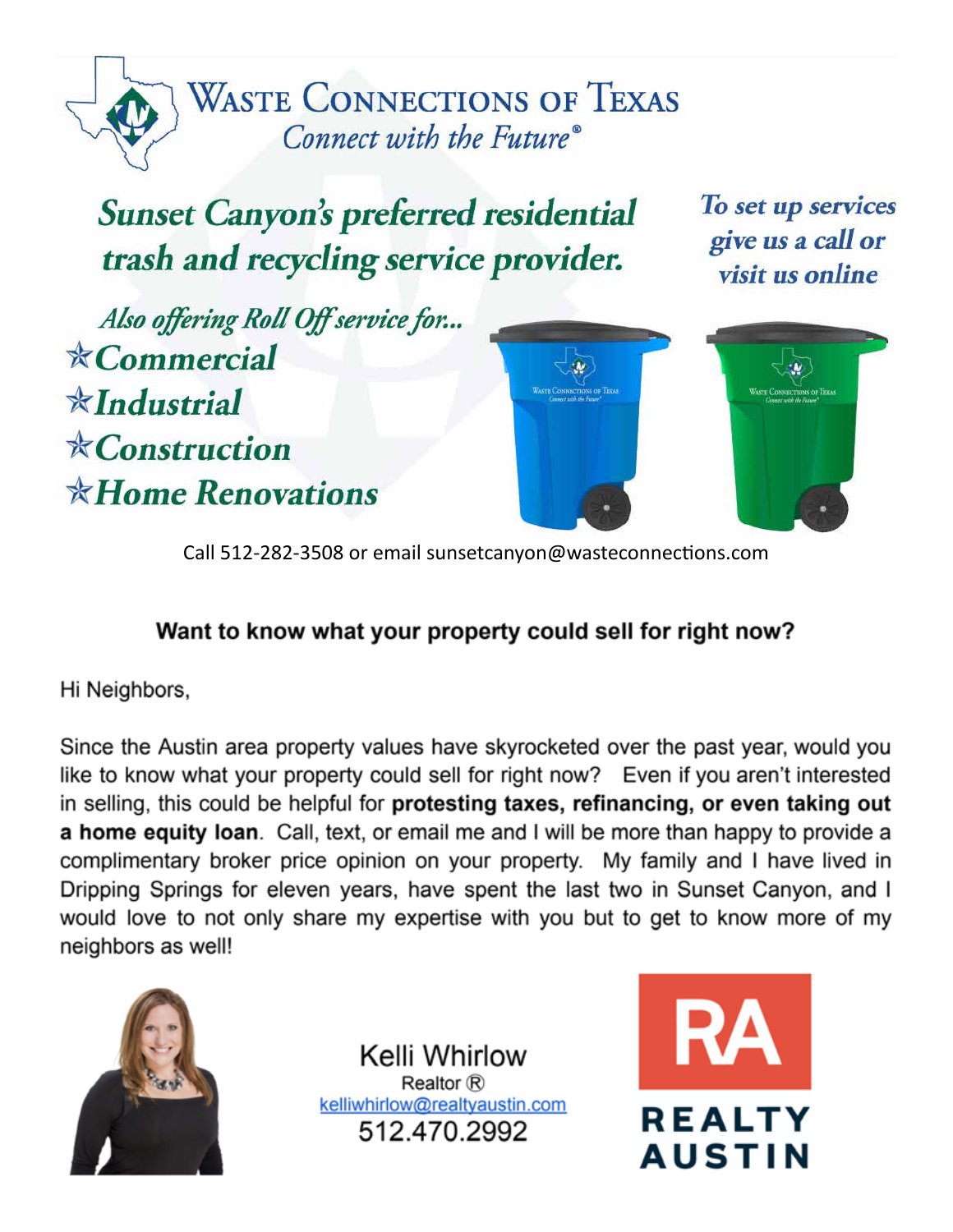**CHAPARRAL PROFESSIONAL LAND SURVEYING. INC** 



3500 McCall Lane, Austin, TX 78744

Phone: (512) 443-1724 Fax: (512) 389-0943



Septic Design, Installation & Repair

Lid Replacements

Spray Head Relocations & Conversions

Hardscaping & Excavation

blackriverservicesllc@gmail.com 512-626-1195 www.blackriverseptic.com



Floral and Event Design TheFlowerGirlTX.com 512,680,7946